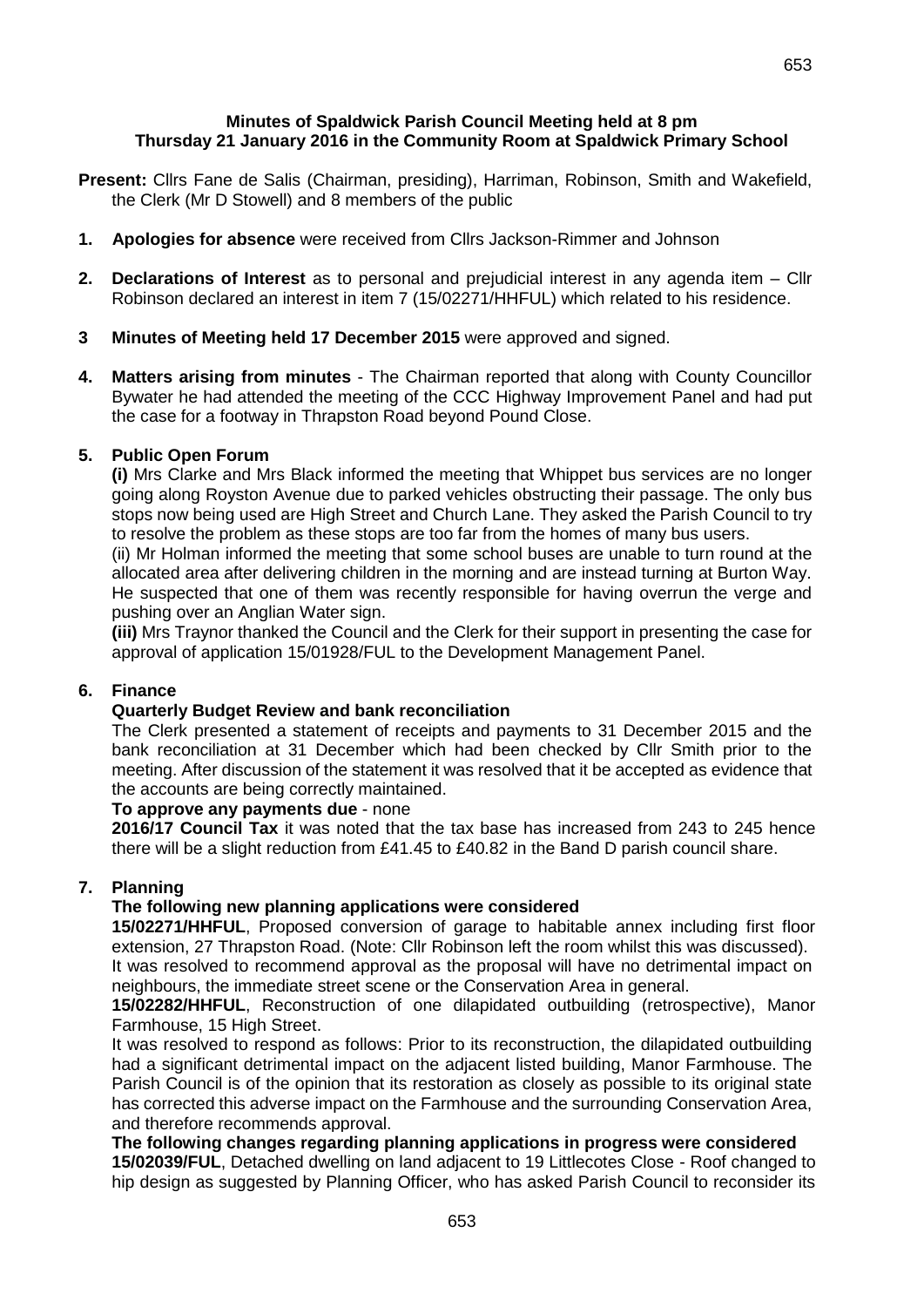decision to 'recommend refusal on the grounds that the proposed dwelling will appear too bulky on this small site.' Prior to this matter being discussed by the council, the Chairman invited the applicant, Tom Allen and an objector, Ian Hanks, to explain their cases and answer questions. Following the discussion, it was resolved to respond as follows: The parish council accepts that the reintroduction of a hipped roof as referred to in HDC's letter of 13 January will reduce the massive appearance of the proposed dwelling, but it remains of the opinion that the site has insufficient depth to adequately accommodate any form of dwelling, and continues to recommend refusal.

Since the parish council made its initial observations on this application it has come to light that the statement that it is a minor amendment to 1201357FUL is not wholly accurate. The location of the proposed dwelling on the site has been moved closer to the adjoining footway; and further from the existing dwelling (No.19) thus providing a third parking space. A 1.8m close boarded fence has been added along the footway boundary of the patio and grassed area of the side garden.

Should the Planning Authority continue to accept the principle of this development, the Parish Council requests that the building be moved back from the edge of the footway to provide a gap no less than that shown on the plan of the approved application 1201357FUL.

**15/01824/FUL**, Three new gas compressors and enclosures etc., Huntingdon Compressor Station, Bigrams Lane, Stonely. HDC Planning have advised that the condition requested by the Parish Council regarding adherence to the transport plan cannot be imposed. As an alternative National Grid have, at the request of the planning officer, issued an assurance that they will enforce adherence to the stated routes. HDC request confirmation that this is acceptable to the Parish Council.

It was resolved to advise the Planning Officer that the Parish Council has reconsidered its response of 20 November 2015 and wishes to make the following amendment to it. Replace "The Parish Council recommends approval subject to these concerns being addressed" with "The Parish Council, having been informed that the requested condition could not be applied; and having received an assurance from National Grid that they would manage the construction traffic to ensure compliance with the Transport Plan, recommends approval."

### **The following decisions by the Local Planning Authority were noted**

**15/01217/TREE**, Felling and removal of four ash trees, 5 Pound Close - Refused.

**15/01928/FUL,** new dwelling on land at 2-6 Thrapston Road - Refused. (N.B. The Clerk had written to the DMP confirming the Council's recommendation that the application be approved, and questioning the Planning Officer's decision to recommend refusal).

### **It was noted that the following applications will be considered at a Planning Meeting on 11 February.**

**15/02372/FUL,** Demolition of existing fire damaged sales building and replacement with new larger unit Removal of HGV fuelling facility and refurbishment of site area to provide increased customer parking. Reduction in size of existing forecourt canopy, Spaldwick Service Area.

**15/02396/FUL,** Proposed development to provide two residential dwellings, Land West Side of Long Lane. Cllr Smith drew attention to the fact that some excavations had already taken place on this site; and to a statement by HDC Planning on 28 April 2011 in response to a preliminary enquiry relating to the dilapidated farm buildings on this plot of land to the rear of The Gables that "development of the paddock land at the rear with a residential scheme would not receive the support of the Local Planning Authority."

### **8. Assets – Provision / Maintenance**

### **Proposed re-location of the bier and documents recording its history and refurbishment**  – no progress to report.

**War Memorial Refurbishment** – It was reported that the War Memorials Trust (WMT) Conservation Officer has endorsed the proposal for 2 or 3 tablets of a material compatible with the original memorial and replicating the original inscriptions. On receipt of revised quotations an application for a grant will be prepared for submission to WMT.

**Children's Play Area** – awaiting action by Clerk to consult the neighbour regarding the high hedge on the eastern boundary of the site; subsequently to obtain quote for this work if